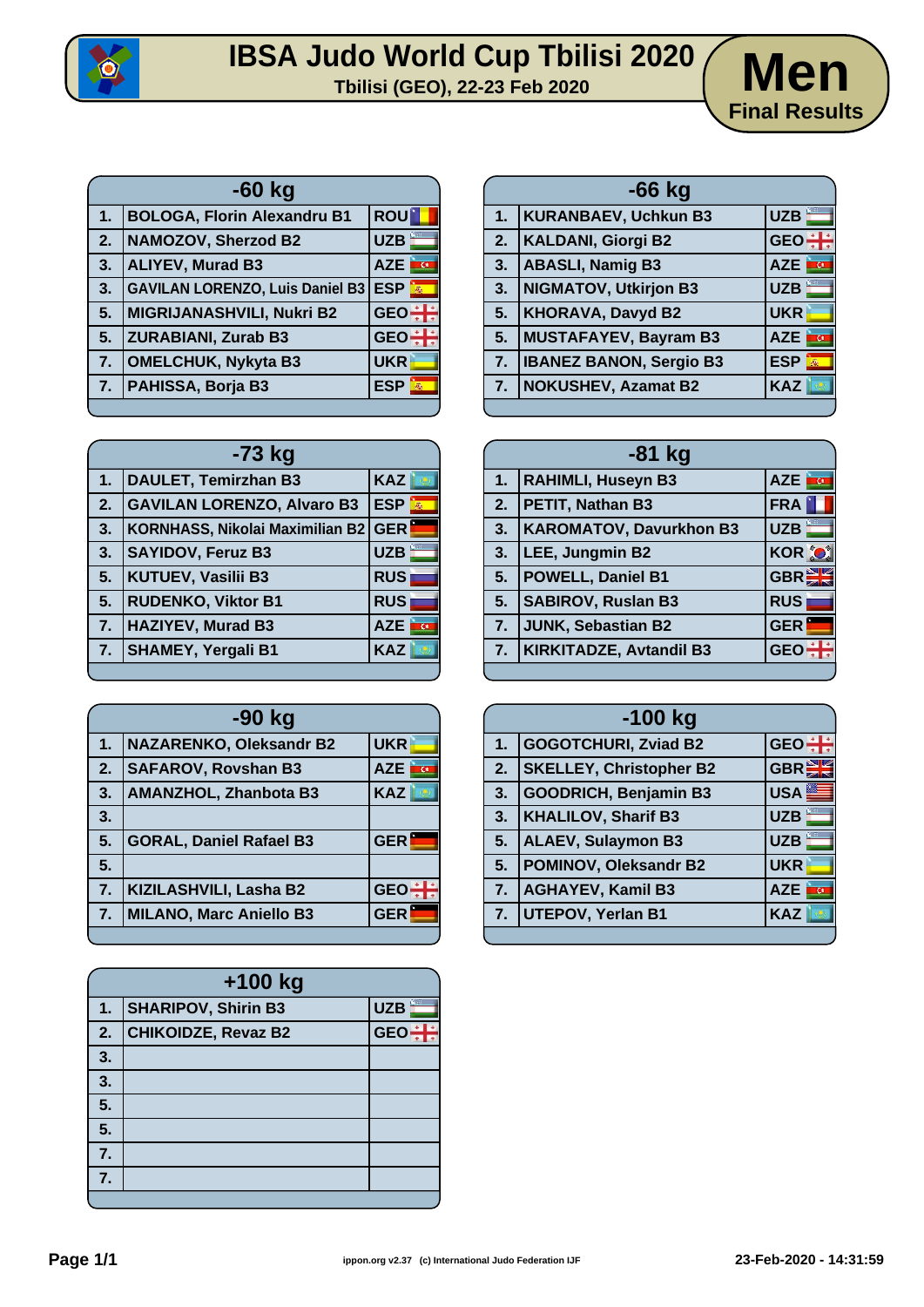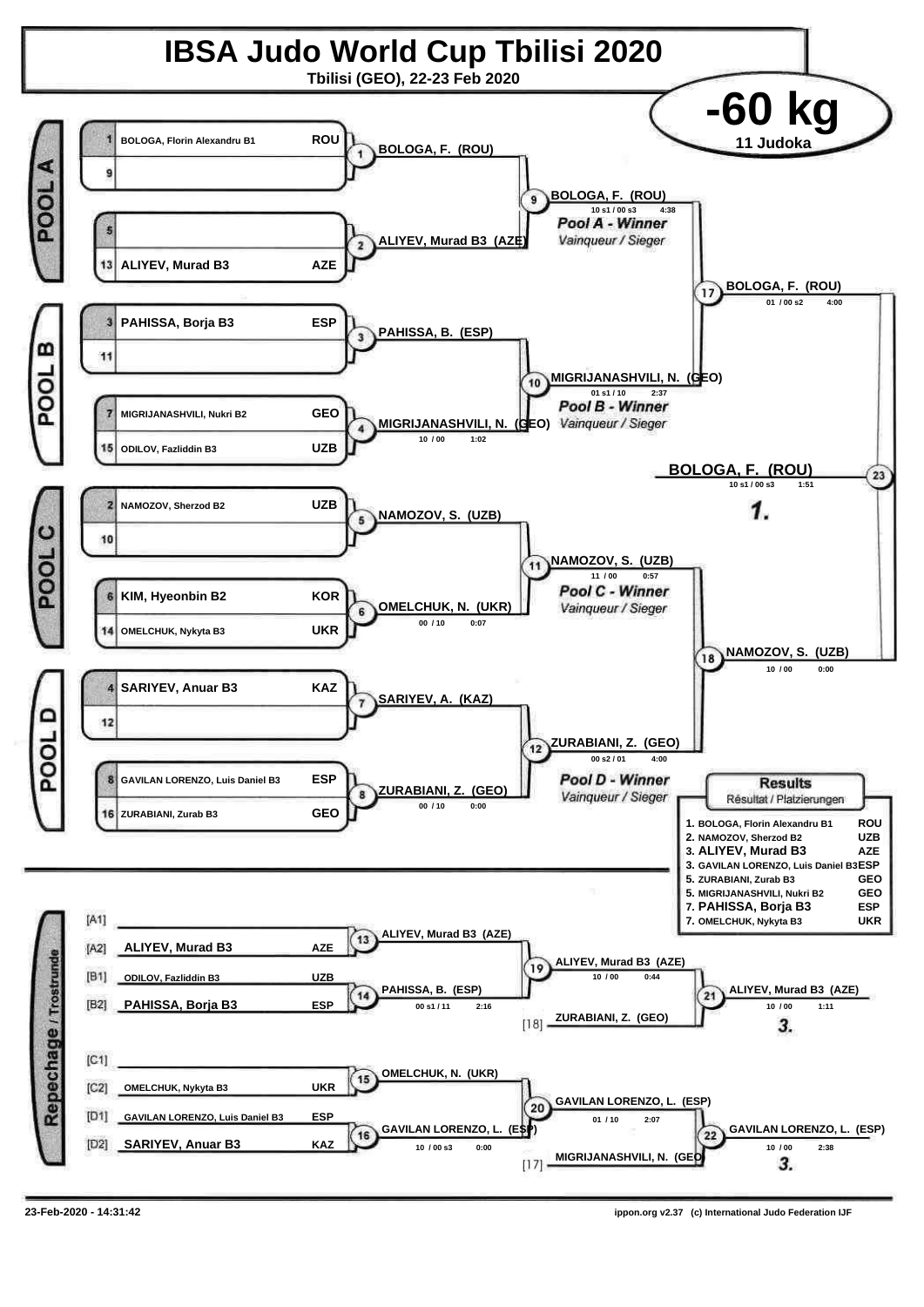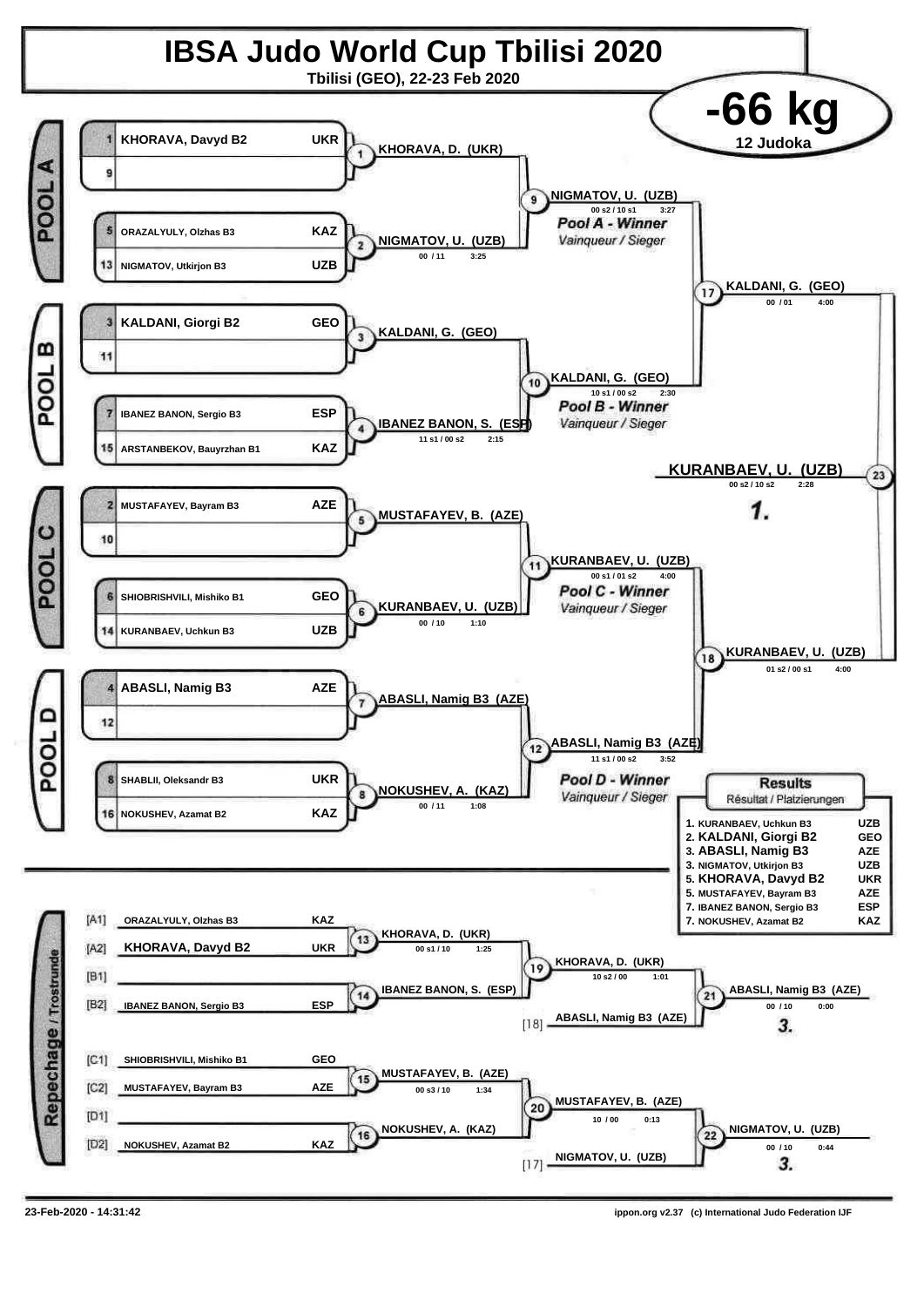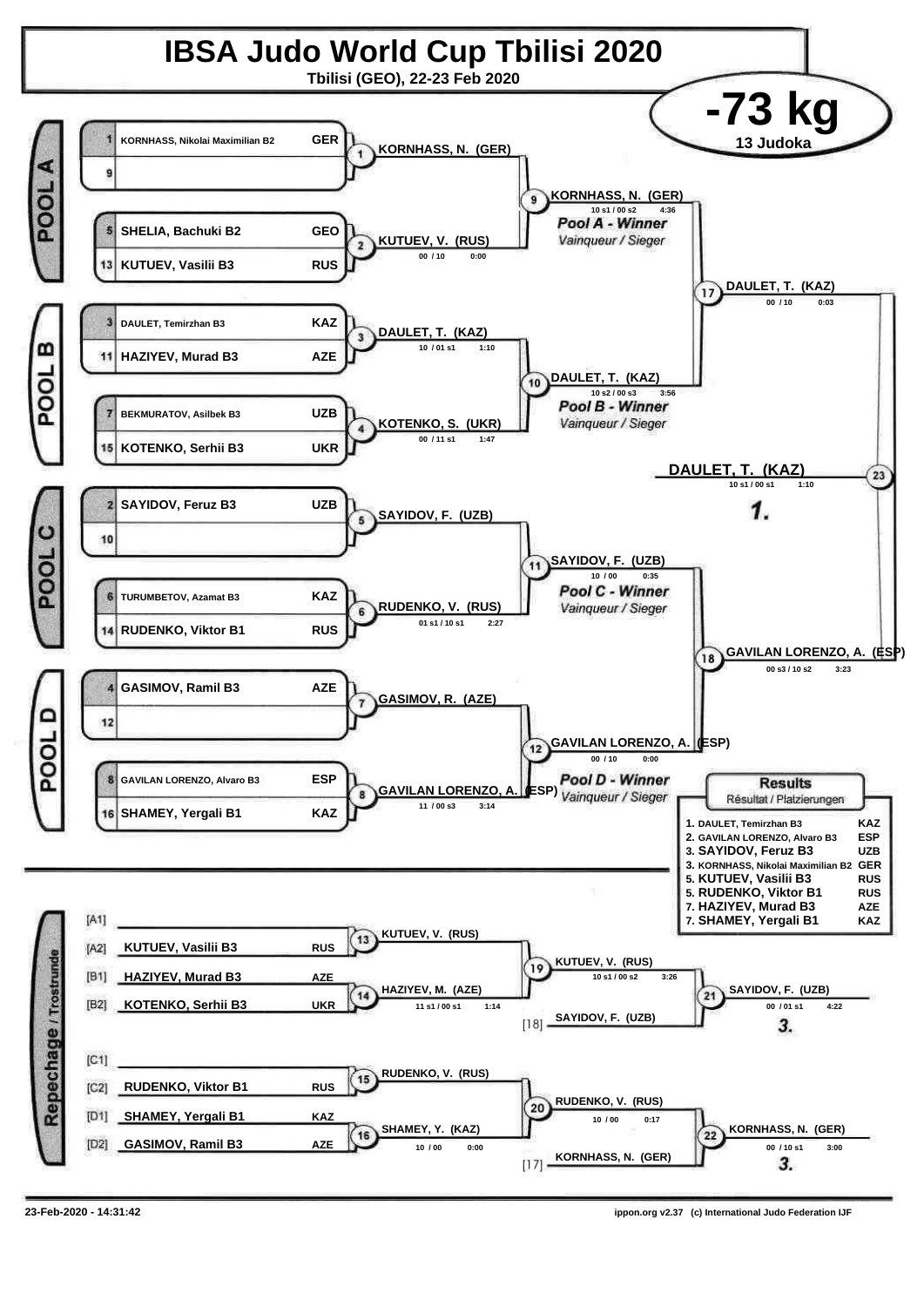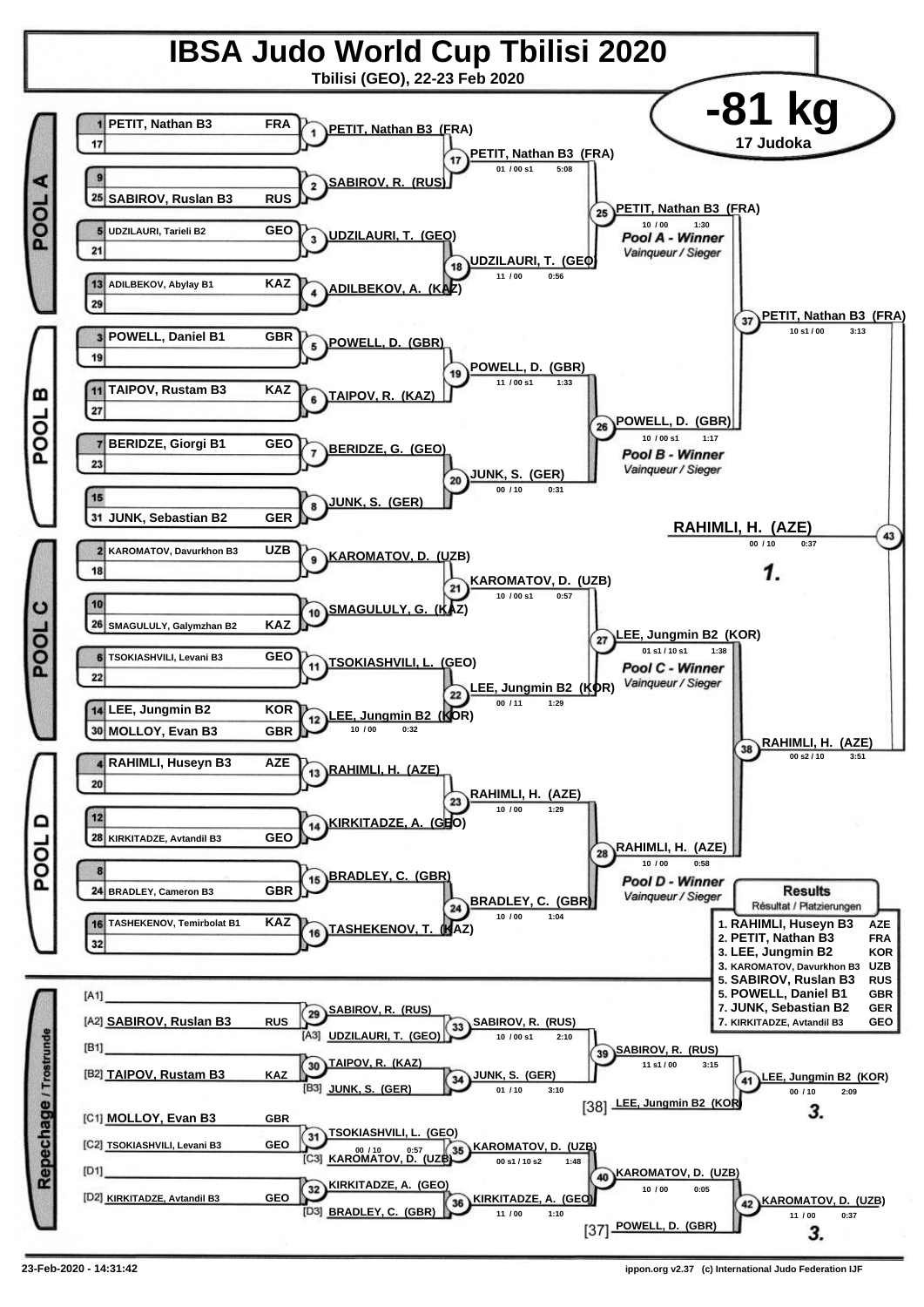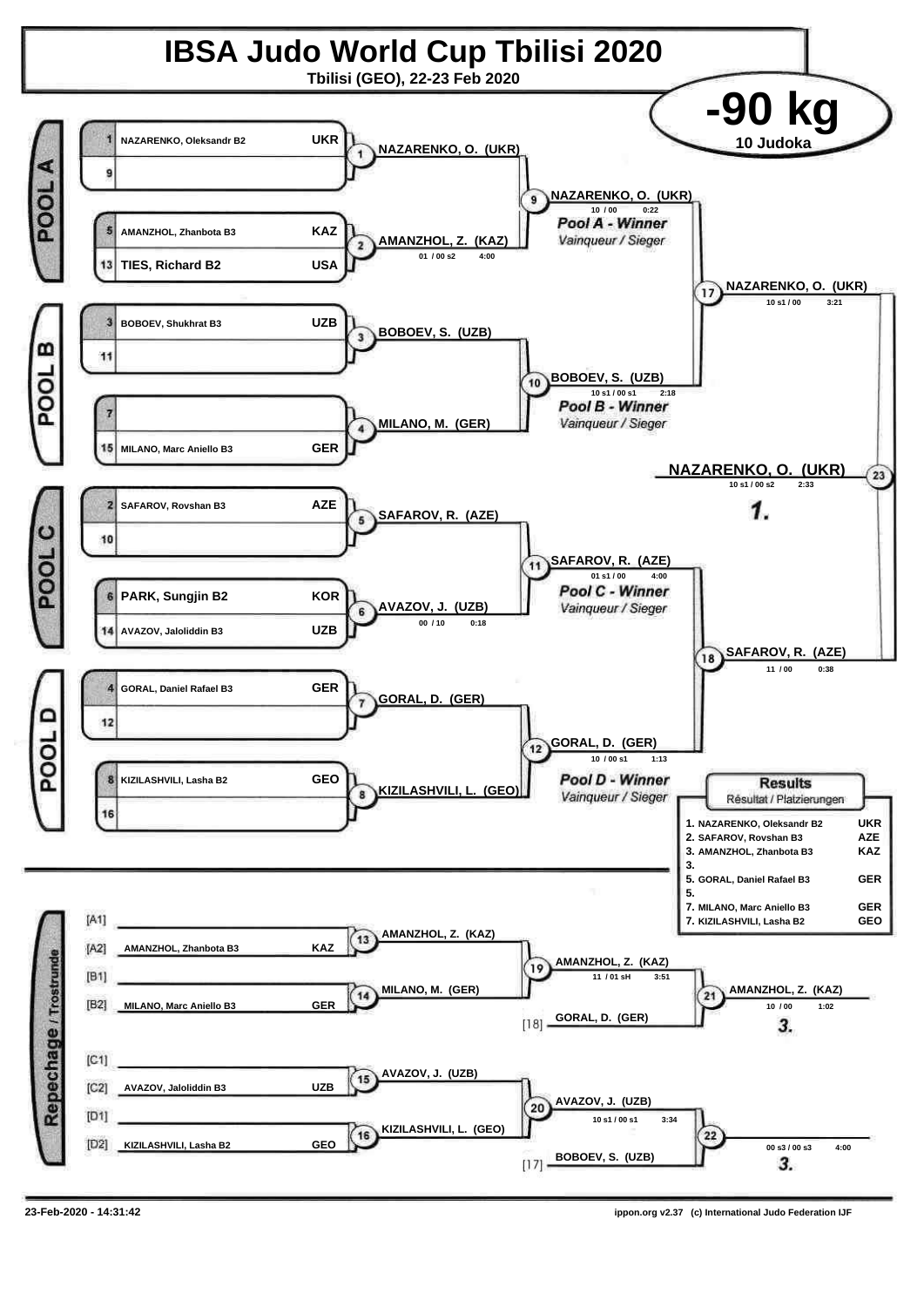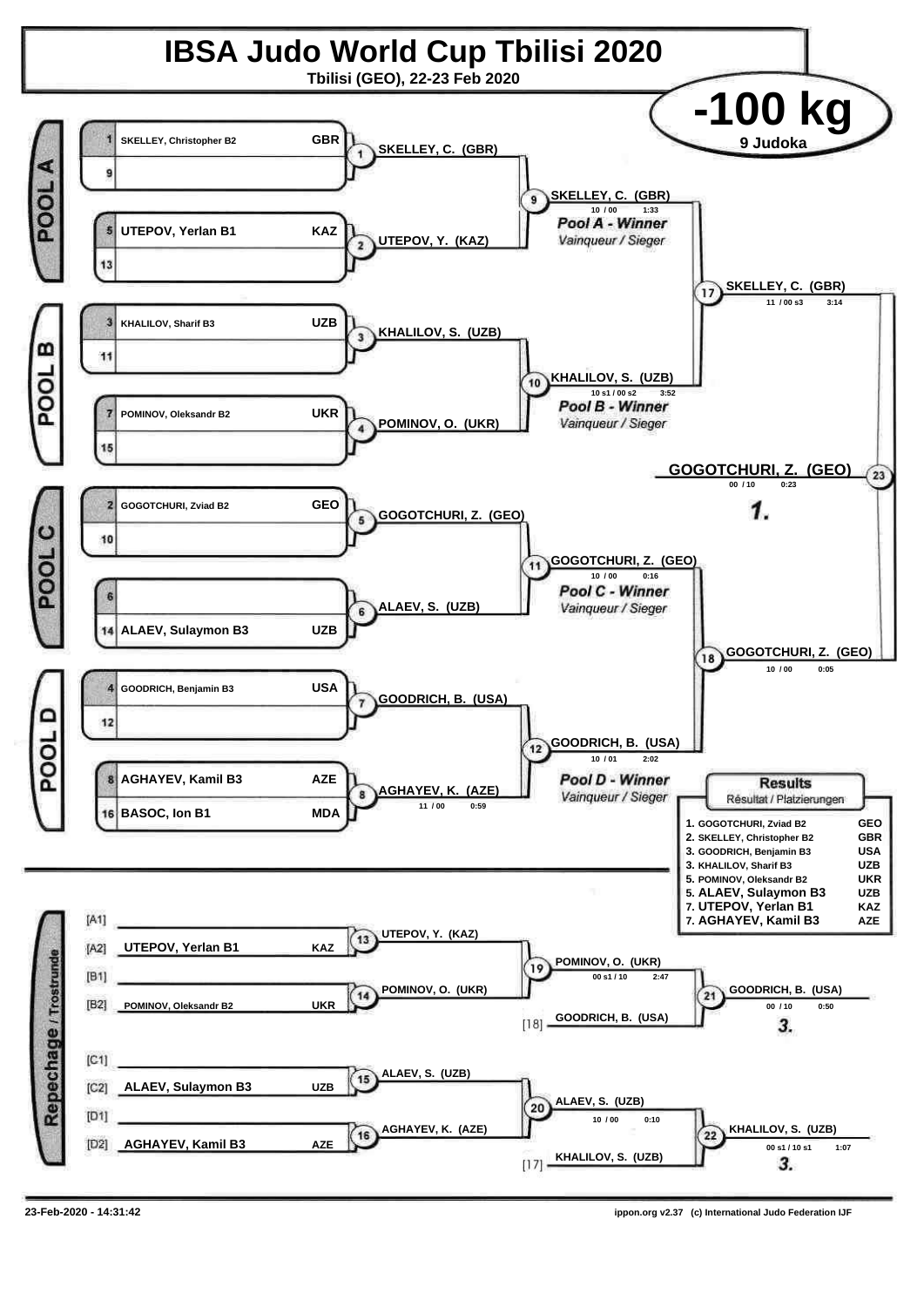#### **IBSA Judo World Cup Tbilisi 2020**

Tbilisi (GEO), 22-23 Feb 2020<br> **+100 kg** 

|   |                            |            |  | <b>Wins</b><br><b>Score</b> |  |
|---|----------------------------|------------|--|-----------------------------|--|
|   | <b>SHARIPOV, Shirin B3</b> | <b>UZB</b> |  |                             |  |
|   | <b>CHIKOIDZE, Revaz B2</b> | <b>GEO</b> |  |                             |  |
| 2 | <b>CHOI, Gwang Geun B2</b> | <b>KOR</b> |  |                             |  |





**3 Judoka**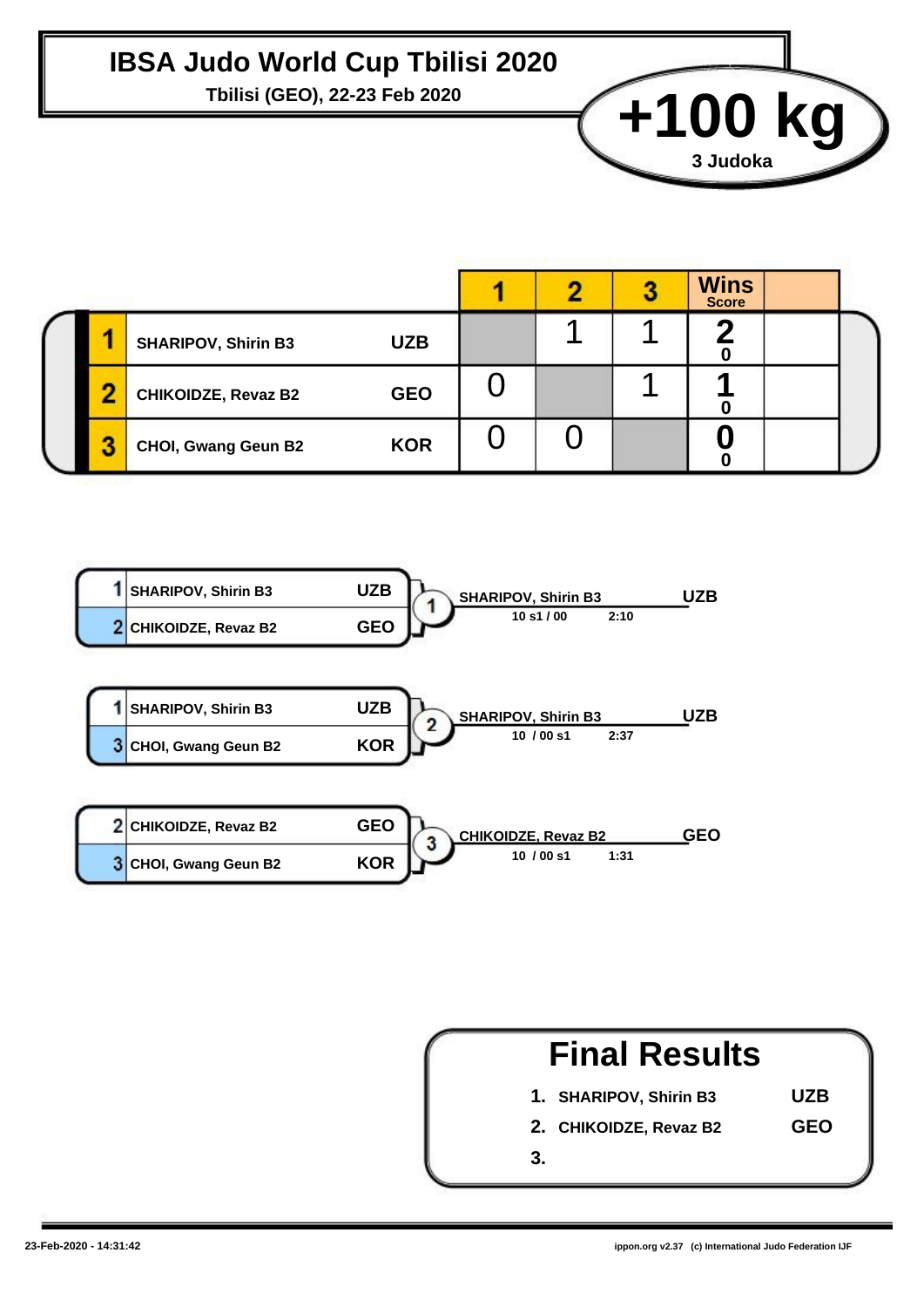

### **IBSA Judo World Cup Tbilisi 2020 Tbilisi (GEO), 22-23 Feb 2020 Medals**

# **Total**

|             |                |            |                                 | 1st place   | 2nd place    | 3rd place    | 5th place      | 7th place      |
|-------------|----------------|------------|---------------------------------|-------------|--------------|--------------|----------------|----------------|
| $\mathbf 1$ |                | <b>UZB</b> | <b>Uzbekistan</b>               | $\mathbf 2$ | 1            | 4            | 1              | 0              |
| 2.          | $+1+$          | <b>GEO</b> | Georgia                         | 1           | $\mathbf{2}$ | $\bf{0}$     | $\overline{2}$ | 2              |
| 3.          | $\overline{G}$ | <b>AZE</b> | Azerbaijan                      | 1           | 1            | $\mathbf{2}$ | 1              | $\overline{2}$ |
| 4.          |                | <b>KAZ</b> | Kazakhstan                      | 1           | 0            | 1            | 0              | 3              |
| 5.          |                | <b>UKR</b> | Ukraine                         | 1           | $\bf{0}$     | $\bf{0}$     | $\overline{2}$ |                |
| 6.          |                | <b>ROU</b> | Romania                         | 1           | $\bf{0}$     | 0            | 0              | 0              |
| 7.          | 燕              | <b>ESP</b> | Spain                           |             | 1            | 1            | $\Omega$       | $\overline{2}$ |
| 8.          | VK<br>困惑       | <b>GBR</b> | <b>Great Britain</b>            |             |              | $\bf{0}$     | 1              | 0              |
| 9.          |                | <b>FRA</b> | France                          |             | 1            | $\bf{0}$     | $\Omega$       | $\Omega$       |
| 10.         |                | <b>GER</b> | Germany                         |             |              | 1            | 1              | 2              |
| 11.         | <b>CO</b>      | <b>KOR</b> | Korea, South                    |             |              | 1            | $\Omega$       | $\Omega$       |
| 11.         |                | <b>USA</b> | <b>United States of America</b> |             |              | 1            | $\Omega$       | $\Omega$       |
| 13.         |                | <b>RUS</b> | Russia                          |             |              |              | 3              | 0              |

14 nations in this event

13 nations with places 1st-7th ( = 93% )

12 nations with medals  $( = 86\%)$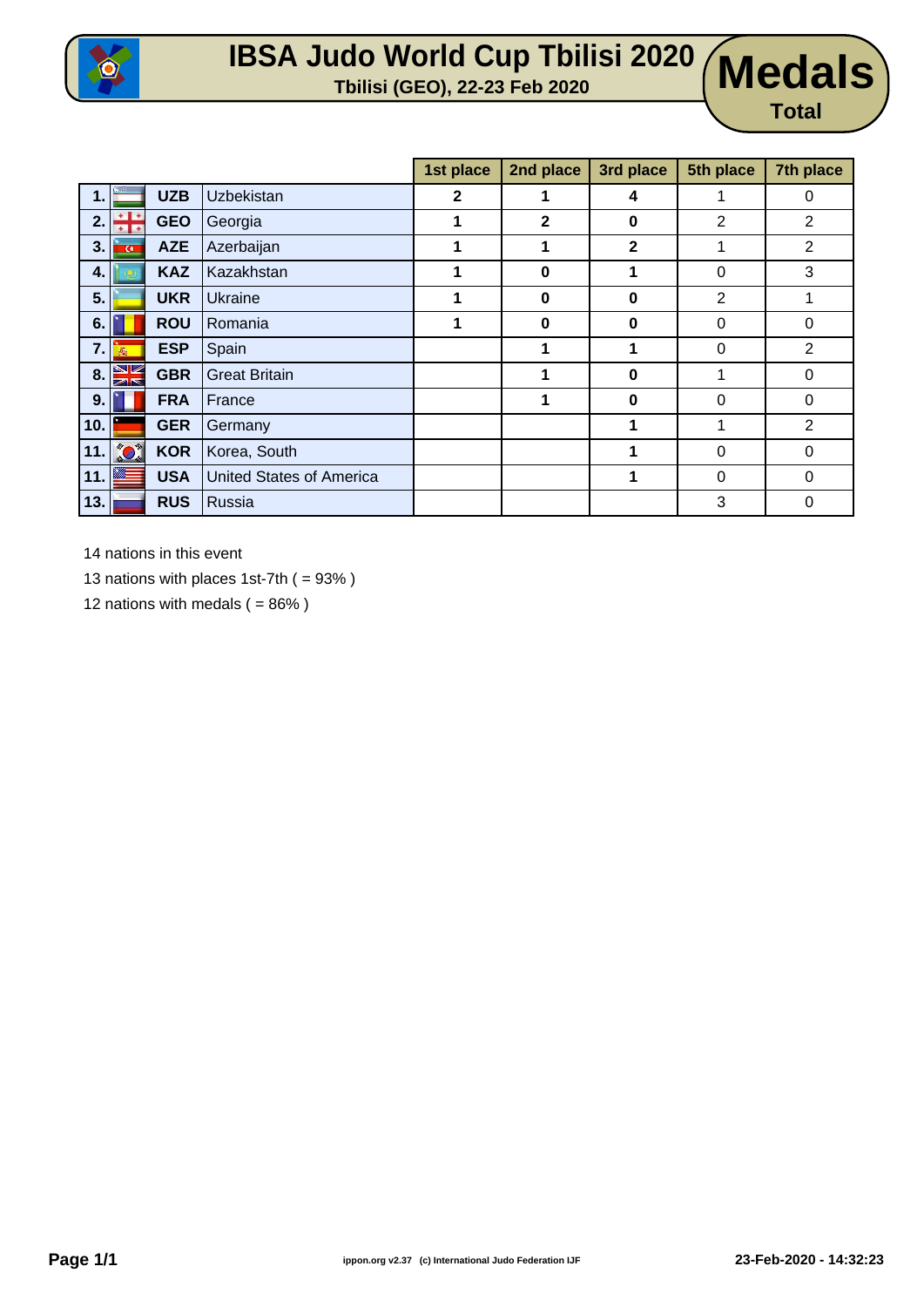